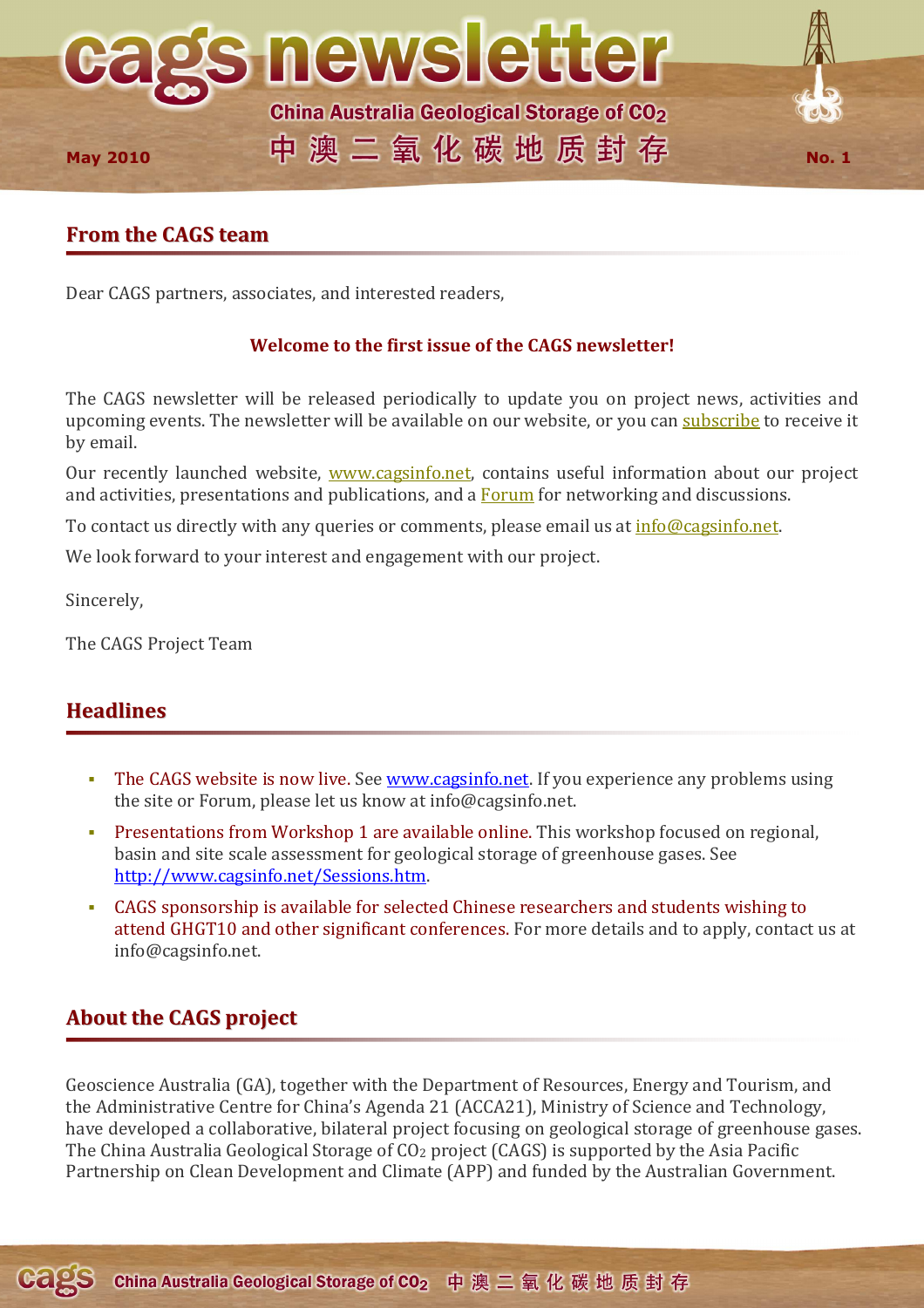#### **CAGS Newsletter May 2010 No. 1 May 2010 No. 1**

The project has just under AU\$3 million for these programs, which began in 2009 and will be carried out over the period 2009-2011.

We are focusing on increasing the technical capacity of both countries in the area of geological storage of  $CO<sub>2</sub>$  by exchanging knowledge, experience and information via:

- Several technical workshops and targeted training;
- A study tour for decision makers to Australia;
- Research projects on aspects of geological storage of  $CO<sub>2</sub>$ ;
- Exchanges of researchers and students;
- Fostering engagement with the international scientific community by providing support to attend significant conferences and meetings;
- Facilitating networking and collaboration within and between our two countries.

Key partners in China include the Institute of Geology and Geophysics and Institute of Rock and Soil Mechanics within the Chinese Academy of Sciences (CAS); the China University of Petroleum; the Chinese Geological Survey; Tsinghua University and the Chinese Academy of Environmental Planning (CAEP) of the Ministry of Environmental Protection. Other organisations in both China and Australia participate in various aspects of the project including research and workshops. CAGS is also cooperating closely with the NZEC, COACH and other CCS-related projects in China.

# **Project Highlights**

The focus for the CAGS team over the past several months has been on implementing the CAGS project. This included establishing agreements and contracts; initiating three research projects; planning and organising the first technical workshop; developing the CAGS website, and providing conference support for Chinese researchers. Our recent achievements are summarised below.

## **First technical workshop held successfully in Canberra, Australia in January 2010**

The first CAGS technical workshop was held at Geoscience Australia in Canberra, Australia, from the 19th to 21st of January 2010. More than 60 delegates from China, Australia, the UK and USA participated in the workshop. The theme of the meeting was geological storage of  $CO<sub>2</sub>$ , with particular focus on national, regional, basin and site scale assessment. We also heard about the experiences of several active CCS projects. The three-day workshop was followed by field trip to Canowindra, a world-class Devonian fish fossil location.



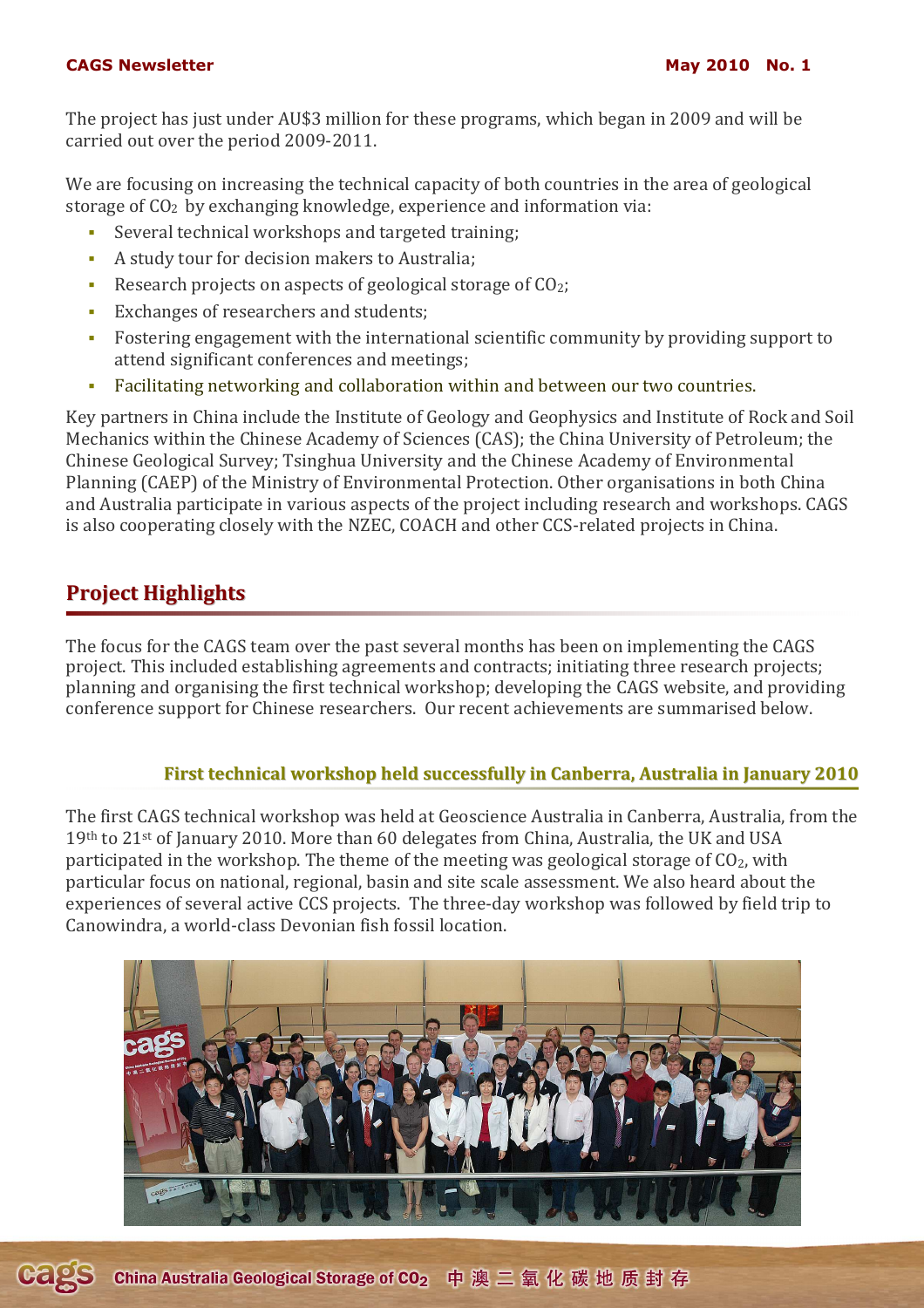#### **CAGS Newsletter May 2010 No. 1 May 2010 No. 1**

The workshop was divided into eight sessions over the three days and covered a variety of aspects of geological storage of  $CO<sub>2</sub>$  including:

- assessment of the prospectivity and capacity for geological storage at various scales;
- policy, public acceptance and communication issues;
- **monitoring and risk assessment;**
- and updates on research and projects in China, Australia, the USA, and UK.

We also had a number of robust discussions which addressed topics including approaches to regional assessment and next steps for getting storage ready.

Feedback from participants was overall very positive, with many praising the program, the organisation, and the range of participants. The workshop program and presentations are available for download from the CAGS website, at http://www.cagsinfo.net/workshop1.htm.

#### **Chinese researchers attend international conferences**

One of the primary aims of CAGS is to foster international collaboration and networks among researchers in CCS. Since the beginning of this project, several Chinese researchers have been supported to attend significant international conferences and workshops.

To date, seven Chinese researchers from the China University of Petroleum and the Chinese Academy of Sciences have been supported through CAGS to participate in two significant international conferences:

- the International Energy Agency's 30th Annual Symposium and Workshop on Enhanced Oil Recovery, held at Geoscience Australia in Canberra from 21-23 September 2009; and
- the European Science Foundation /  $CO<sub>2</sub>Geon$  Conference on  $CO<sub>2</sub>$  Geological Storage: Latest Progress at Obergurgl, Austria, in November 2009.





Later this year we will be supporting Chinese researchers to attend:

- The SEG Forum on  $CO<sub>2</sub> EOR$  and sequestration in Boston, USA, in July 2010; and
- The 10<sup>th</sup> International Conference on Greenhouse Gas Technologies in Amsterdam, Netherlands, in September 2010.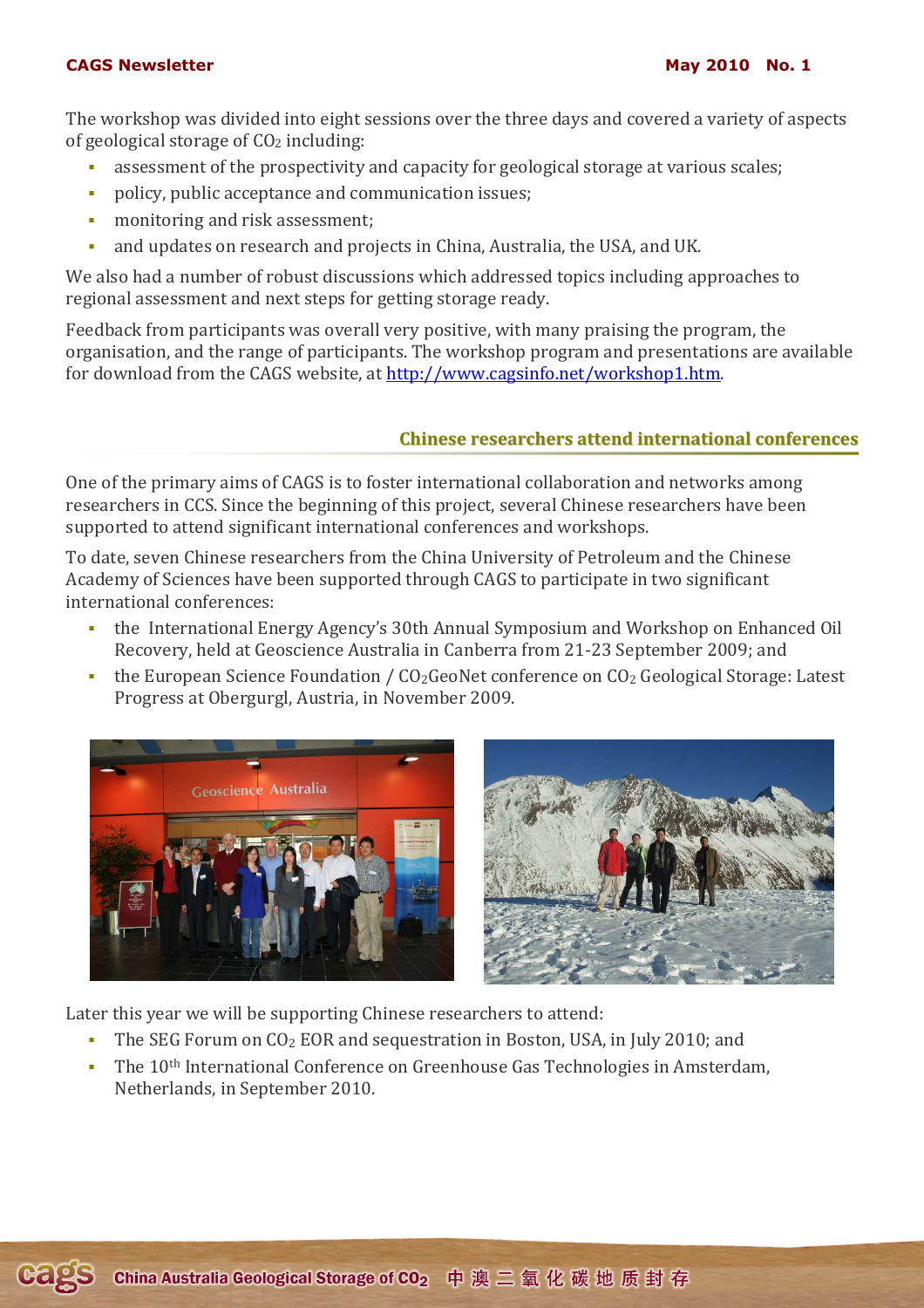### **Initiation of research projects**

The Research programme is a significant part of the CAGS project. Three research projects have recently been selected to for CAGS support. Each focuses on a different aspect of geological storage of CO2. Topics include:

- developing site selection and assessment criteria for saline aquifers and oil and gas fields relevant to China;
- CO<sub>2</sub> enhanced oil recovery; and
- investigations into the environmental health and safety and risks associated with geological storage.

The research projects will begin in 2010 and be completed by late 2011. Please check the CAGS website regularly for updates on research projects.

## **Launch of the CAGS website**

澳二氧化碳地质封存 Events **Welcome to the CAGS** website The China Australia Geological Storage of CO<sub>3</sub> (CAGS) Project is a c<br>to help accelerate the development and deployment of geological si<br>China and Australia. If you would like to receive regular updates about CAGS progress and events, please<br>to receive our electronic newsletter. If you would like to become involved in our project or any of our activities, please contact us

The CAGS website was launched April 2010. The website contains information about the project and our program, including progress updates, information about past and upcoming events, presentations and publications and information about research projects.

www.cagsinfo.net

We have also developed a discussion forum to encourage interaction and networking between researchers. To make use of the forum, you will need to go to the "Forum" link on our website and create an account (free). You will then receive login details that will enable you to create your profile and post messages on the discussion boards.

The website will be maintained and updated by Geoscience Australia and ACCA21.

|                                                                                             | <b>Back to Main Site</b><br>Welcome<br><b>CAGS Forum</b>                                                                                                                                                                                                                                                                                                                                                                                                                                                                                                                                                       |
|---------------------------------------------------------------------------------------------|----------------------------------------------------------------------------------------------------------------------------------------------------------------------------------------------------------------------------------------------------------------------------------------------------------------------------------------------------------------------------------------------------------------------------------------------------------------------------------------------------------------------------------------------------------------------------------------------------------------|
| User login<br>Username:<br>Password:<br>Log in<br>Log in using OpenID<br>Create new account | Welcome to the CAGS Forum, unfortunately you are not signed in.<br>To continue you must either sign in or sign up using the links on the left hand side.<br>Once signed in you can visit your profile, upload a profile picture, start a blog, peruse the on topic<br>forums, or the off topic forums, start a poll, you can subscribe to feeds, contact your fellow members and<br>talk in an open free environment about whatever you wish. Please, feel at home -CAGS Administration<br>Staff<br>If you are experiencing issues signing in, please try expanding the forum to full page size using the link |
| Request new password                                                                        | at the bottom of the page.<br>Thank you<br>- CAGS Administration Staff                                                                                                                                                                                                                                                                                                                                                                                                                                                                                                                                         |